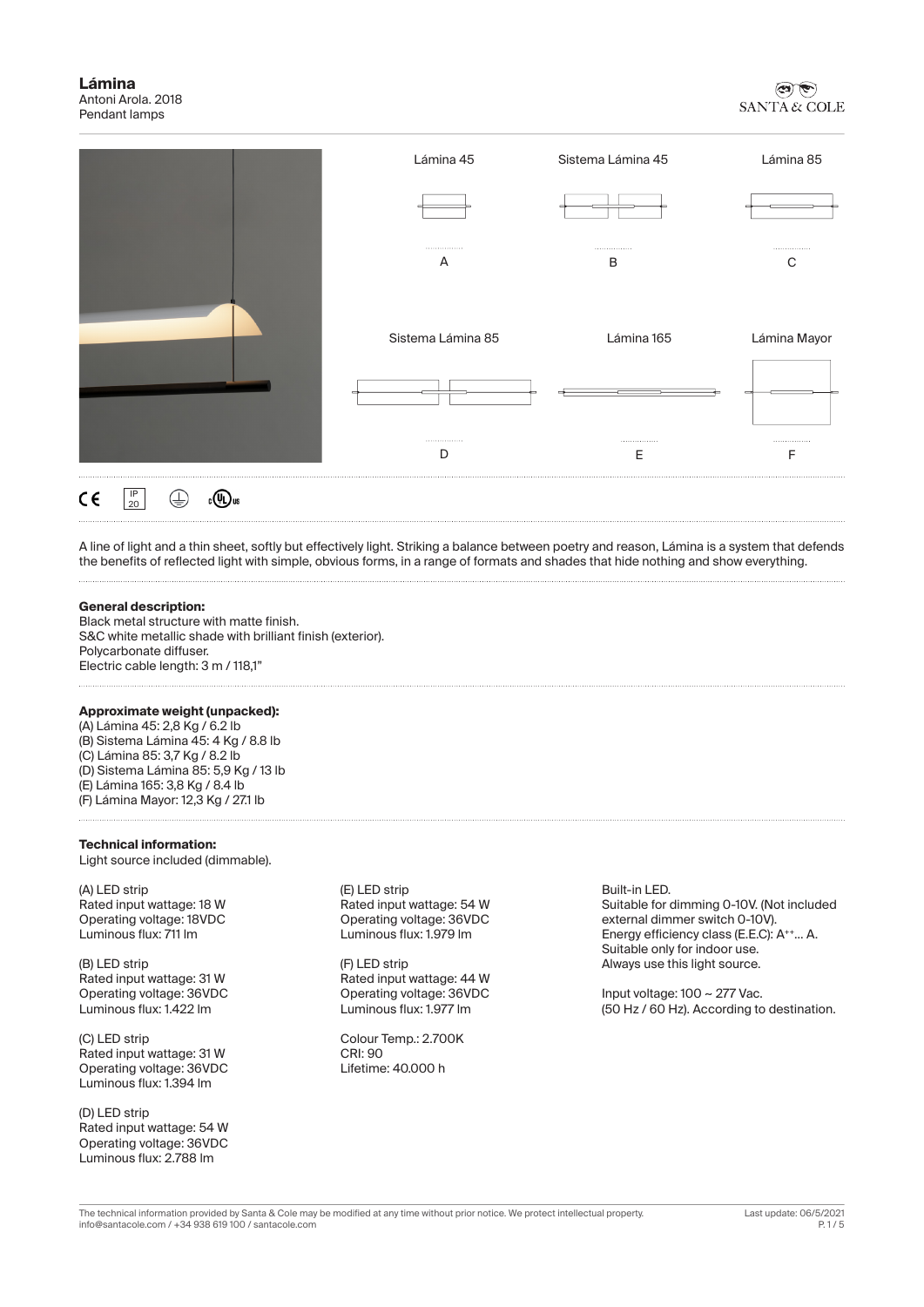### **Modelo A:** Lámina 45



**Modelo C:** Lámina 85



**Modelo E:** Lámina 165

0° <del>- - - -</del> 180°<br>90° **- - - -** - 270° C Halfplanes



#### **Regulations:**

 $\cdots$ 

**CE** UNE-EN 60598 UNE-EN 55015 UNE-EN 60529

UL UL-1598 UL-8750 E-336377 Dry location only

# **Maintenance:**

Clean with a smooth cloth. Do not use ammonia, solvents or abrasive cleaning products.

#### **Others:**

The lamp is delivered in different packages. The assembly instructions are delivered with the product.

The technical information provided by Santa & Cole may be modified at any time without prior notice. We protect intellectual property. Last update: 06/5/2021 info@santacole.com / +34 938 619 100 / santacole.com

**Modelo F:** Lámina Mayor

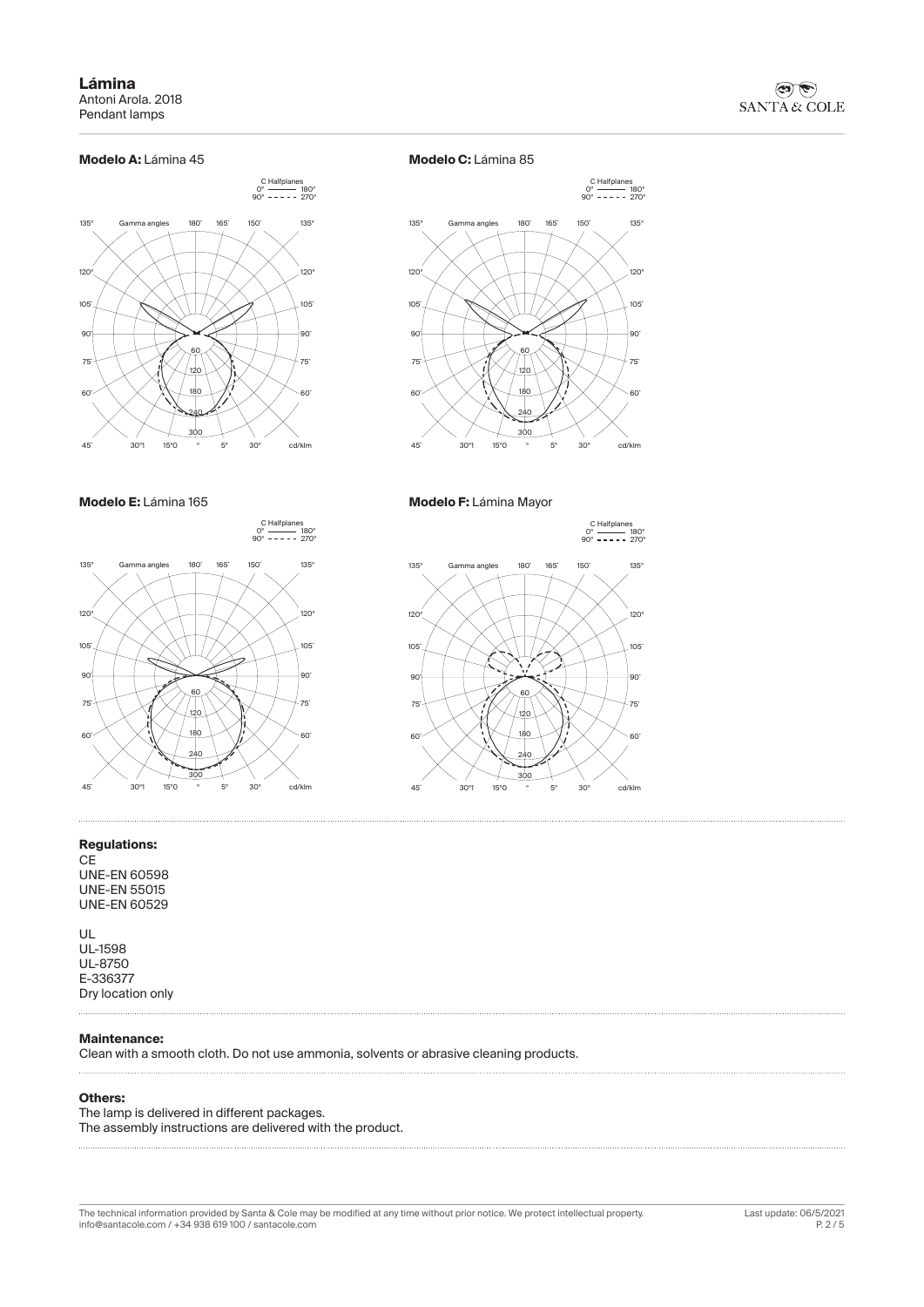## **Model A:** Lámina 45



### **Model B:** Sistema Lámina 45



Examples of composition

#### 3 modules **(A + B)**



The technical information provided by Santa & Cole may be modified at any time without prior notice. We protect intellectual property. Last update: 06/5/2021 info@santacole.com / +34 938 619 100 / santacole.com

#### 2 modules **(A)** 1 module **(B)**

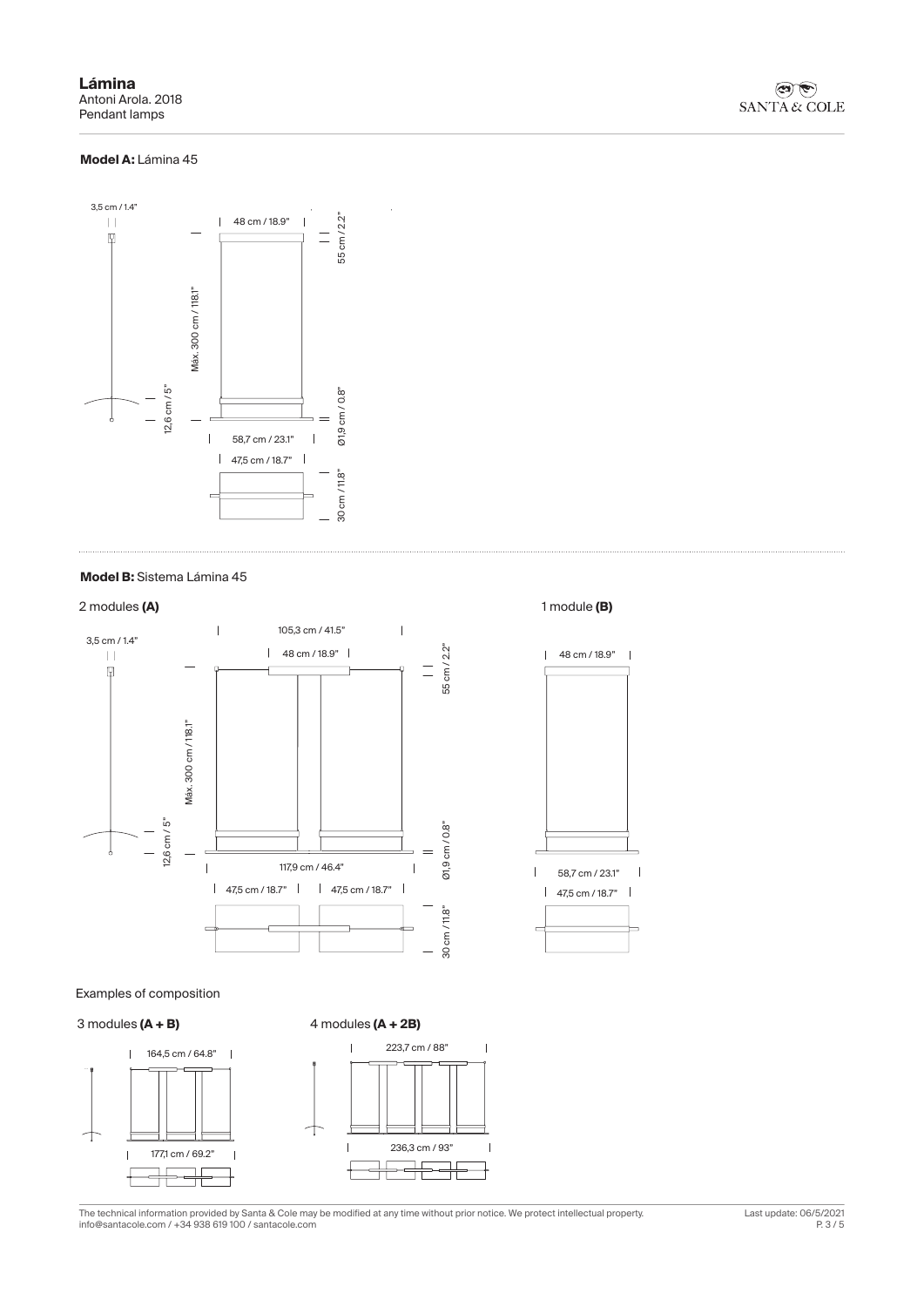**Lámina** Antoni Arola. 2018 Pendant lamps

# **Model C:** Lámina 85



### **Model D:** Sistema Lámina 85.



Examples of composition



The technical information provided by Santa & Cole may be modified at any time without prior notice. We protect intellectual property. Last update: 06/5/2021 info@santacole.com / +34 938 619 100 / santacole.com